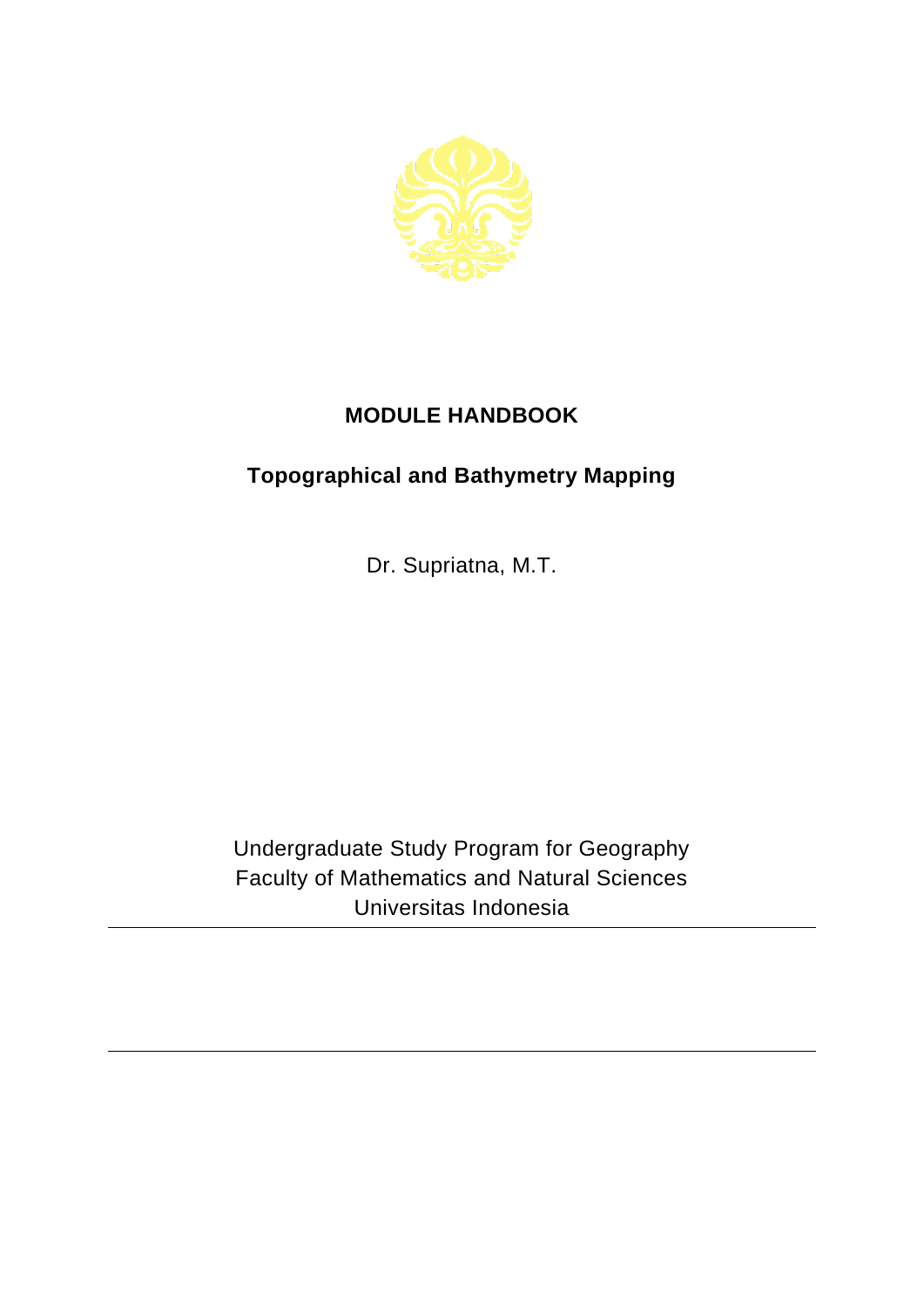| Module designation                                                 | <b>Topographical and Bathymetry Mapping</b>                                                                                                                                                                                                                                                                                                                                                                                                                                                                                                                                                                                                    |
|--------------------------------------------------------------------|------------------------------------------------------------------------------------------------------------------------------------------------------------------------------------------------------------------------------------------------------------------------------------------------------------------------------------------------------------------------------------------------------------------------------------------------------------------------------------------------------------------------------------------------------------------------------------------------------------------------------------------------|
| Semester(s) in which the module is<br>taught                       | Sixth (6th) Semester                                                                                                                                                                                                                                                                                                                                                                                                                                                                                                                                                                                                                           |
| Person responsible for the module                                  | Dr. Supriatna, M.T.                                                                                                                                                                                                                                                                                                                                                                                                                                                                                                                                                                                                                            |
| Lecturer                                                           | Dr. Supriatna, M.T.<br>1.<br>Adi Wibowo, Ph.D.<br>2.                                                                                                                                                                                                                                                                                                                                                                                                                                                                                                                                                                                           |
| Language                                                           | Bahasa Indonesia                                                                                                                                                                                                                                                                                                                                                                                                                                                                                                                                                                                                                               |
| Relation to curriculum                                             | Elective                                                                                                                                                                                                                                                                                                                                                                                                                                                                                                                                                                                                                                       |
| Teaching methods                                                   | Student-centered Learning and combination with Cooperative Learning                                                                                                                                                                                                                                                                                                                                                                                                                                                                                                                                                                            |
| Workload (incl. contact hours, self-<br>study hours)               | 1.<br>Lectures: 100 minutes per week per semester<br>2.<br>Assignment: 120 minutes per week per semester<br>Independent study: 120 minutes per week per semester<br>3.<br>Minutes x weeks x semester: 340 x 14 x 1 = 4760 minutes per<br>4.<br>semester<br>5.<br>Midterm Examination: 100 minutes per semester<br>Final Examination: 100 minutes per semester<br>6.<br>Total workload per semester: 4950 minutes / 82 hours 40 minutes<br>7.                                                                                                                                                                                                   |
| Credit points                                                      | $2$ (Two)                                                                                                                                                                                                                                                                                                                                                                                                                                                                                                                                                                                                                                      |
| Required and recommended pre-<br>requisites for joining the module | <b>Surveying and Mapping</b><br>1.<br>Geographic Information System<br>2.<br>3.<br><b>Remote Sensing</b>                                                                                                                                                                                                                                                                                                                                                                                                                                                                                                                                       |
| Module objectives/intended learn-<br>ing outcomes                  | Able to apply and analyze the concept of a topographic mapping<br>project/bathymetry, field preparation, determine the coordinates, first<br>Azimuth, field measurement, bathymetry mapping, and topographic and<br>bathymetry depictions.                                                                                                                                                                                                                                                                                                                                                                                                     |
| Content                                                            | Introduction to topographic mapping<br>1.<br>Topographic mapping concept (land)<br>2.<br>Measurement method (field survey, appointment limit, and<br>з.<br>counterfeit, area measurement, processing data, depiction, report)<br>Cut and fill analysis<br>4.<br>Topographic mapping regional analysis<br>5.<br>Concepts and Technology of Batimetry Mapping<br>6.<br>Explanation of the concept of bathymetry mapping (waters) (field<br>7.<br>survey, appointment area measurement, measurement area, data<br>processing, depiction, report<br><b>Basic Waters Topography Analysis</b><br>8.<br>Regional analysis of bathymetry mapping<br>9. |
| <b>Examination forms</b>                                           | $\overline{\phantom{a}}$                                                                                                                                                                                                                                                                                                                                                                                                                                                                                                                                                                                                                       |
| Study and examination require-<br>ments                            | Group and Presentation Score (40%)<br>1.<br>Individual Score (30%)<br>2.<br>Mid Examination (15%)<br>3.<br>Final Examination (15%)<br>4.<br>5.                                                                                                                                                                                                                                                                                                                                                                                                                                                                                                 |